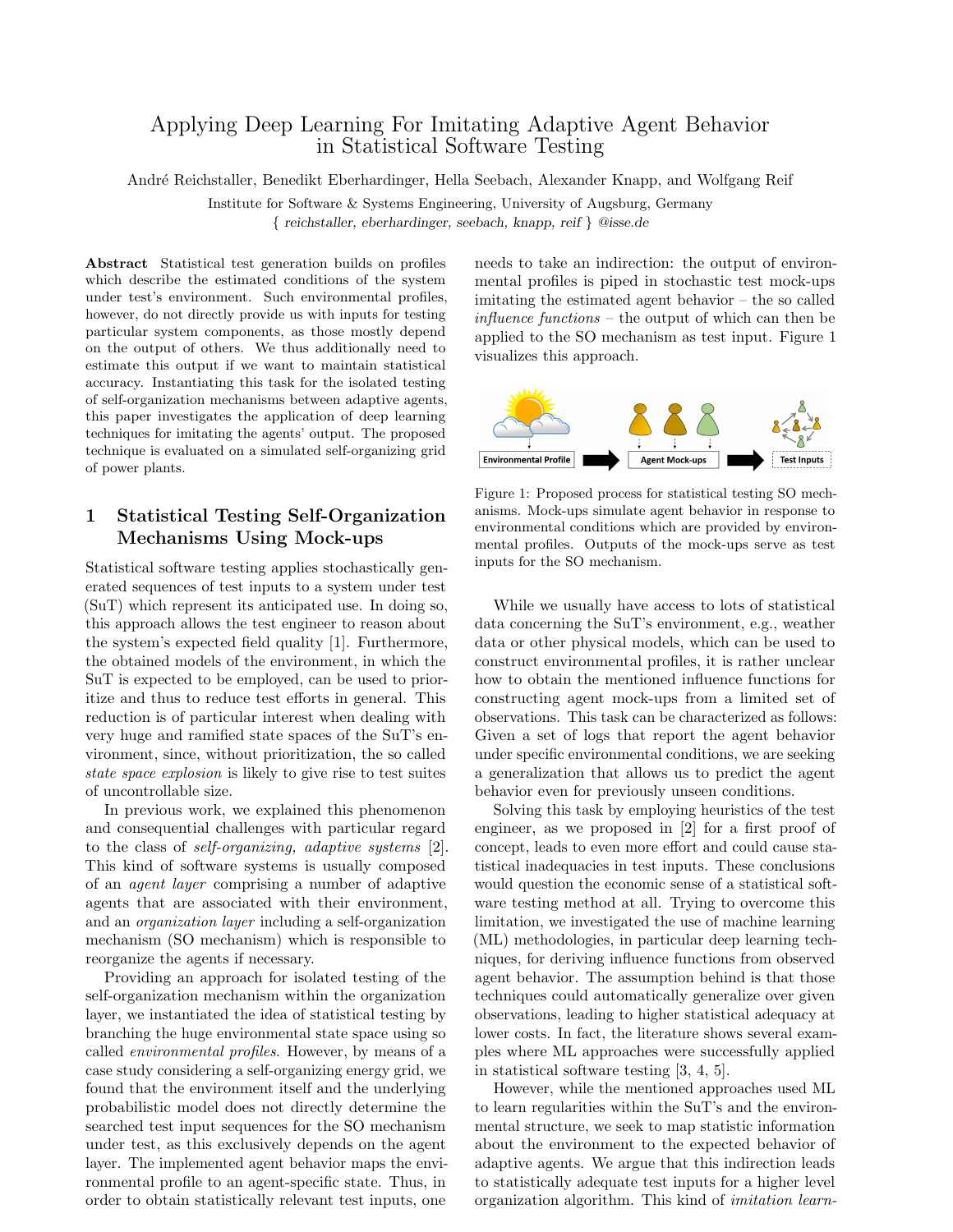ing was previously applied for activities like predictive maintenance  $[6, 7]$  or anomaly detection  $[8, 9, 10]$ . However, to the best of our knowledge, it had not been considered yet being useful for solving the task with which we are concerned with: *statistical testing* of higher level system components.

The following sections present the results of a first, rough investigation. For evaluation, we considered a simulated grid of heterogeneous power plants that are hierarchically organized by an SO mechanism. Section 2 introduces this case study in more detail. Subsequently, we introduce our methodology for learning the agent's behavior from observations in Sect. 3. The results will be finally compared with those of some handmade heuristics in Sect. 4.

# 2 Case Study: Self-organizing Virtual Power Plants in Smart Grids

The wide-spread installation of weather-dependent power plants (PP) as well as the advent of new consumer types like electric vehicles put a lot of strain on power grids. To address the rising challenges of



Figure 2: Hierarchical system structure of a future autonomous and decentralized power management system: Power plants are structured into systems of systems represented by AVPPs that act as intermediaries to decrease the complexity of control and scheduling.

future power management systems, Steghöfer et al. presented the concept of Autonomous Virtual Power Plants (AVPPs) in [11]. AVPPs represent self-organizing groups of two or more power plants of various types (cf. Fig. 2). The organizational structure represents a partitioning, i.e., every PP is a member of exactly one AVPP, which is established and maintained by a (partitioning-based) self-organization mechanism. Each AVPP has to fulfill a fraction of the overall power demand in the energy grid. For this purpose, each AVPP autonomously calculates schedules for directly subordinate dispatchable PPs. The calculation of the schedule depends on different influence factors that might effect the members of the AVPP. Foremost, external influence factors, e.g., the wind condition for a wind turbine, are challenging to handle since they introduce an uncertainty into the system. To cope with the accruing uncertainties, AVPPs autonomously adapt their structure to changing internal or environmental conditions. Thus, they are able to live up to the responsibility of maintaining an organizational structure enabling the system to operate reliably which is

measured by a numeric value called trust. In particular, if an AVPP repeatedly cannot satisfy its assigned fraction of the overall demand or compensate for its local uncertainties, it triggers a reorganization of the partitioning.

### 3 Deriving Influence Functions

The agent layer of the present self-organizing, adaptive system is formed by the various power plants and AVPPs. Affected by their environment each of these agents produces output. This output not only comprises plain energy values, but also a trust value  $\in [0, 1]$ assessing the reliability of the power plant's forecast. And exactly those trust values form test inputs for the SO mechanism, as reorganization in the proposed system is exclusively based on the notion of trust. Figure 3 visualizes this data flow at the example of weather dependent power plants.



Figure 3: The output of a weather-dependent power plant is influenced by environmental conditions, such as wind speed and solar radiation. A trust value signals the estimated reliability of forecasts.

The task of generating statistical tests for the present SO mechanism can thus be formulated as finding trust vectors (one trust value per considered power plant) which appear to be most likely within the real world. In order to obtain such trust vectors, we need to consider both, statistics concerning the environment as well as the assumed agent behavior.

Let us consider this process for a solar power plant. To obtain its most likely outputs we would first register weather statistics in the region our PP will be located. These statistics could be captured within an environmental profile. Given such a profile we still need to find a mapping from environmental states to trust values the agent is supposed to return. This mapping, the influence function, can be seen as a mock-up of the real system replicating its behavior. As we have no unequivocal specification mapping weather states to prognosticated trust values for our PP, we could employ some handmade heuristics which operationalize our assumptions. For instance, we could assume that the trust in the forecast of a solar power plant descends with increasing variance in solar radiation.

Striving to reduce test effort, which arises when reasoning about heuristics, while maximizing statistical accuracy, which might suffer from wrong assumptions or subjective assessments of the tester, we investigated a more automatable approach using ML for deriving the influence function. Inspired by the state of the art in related research fields, such as predictive mainte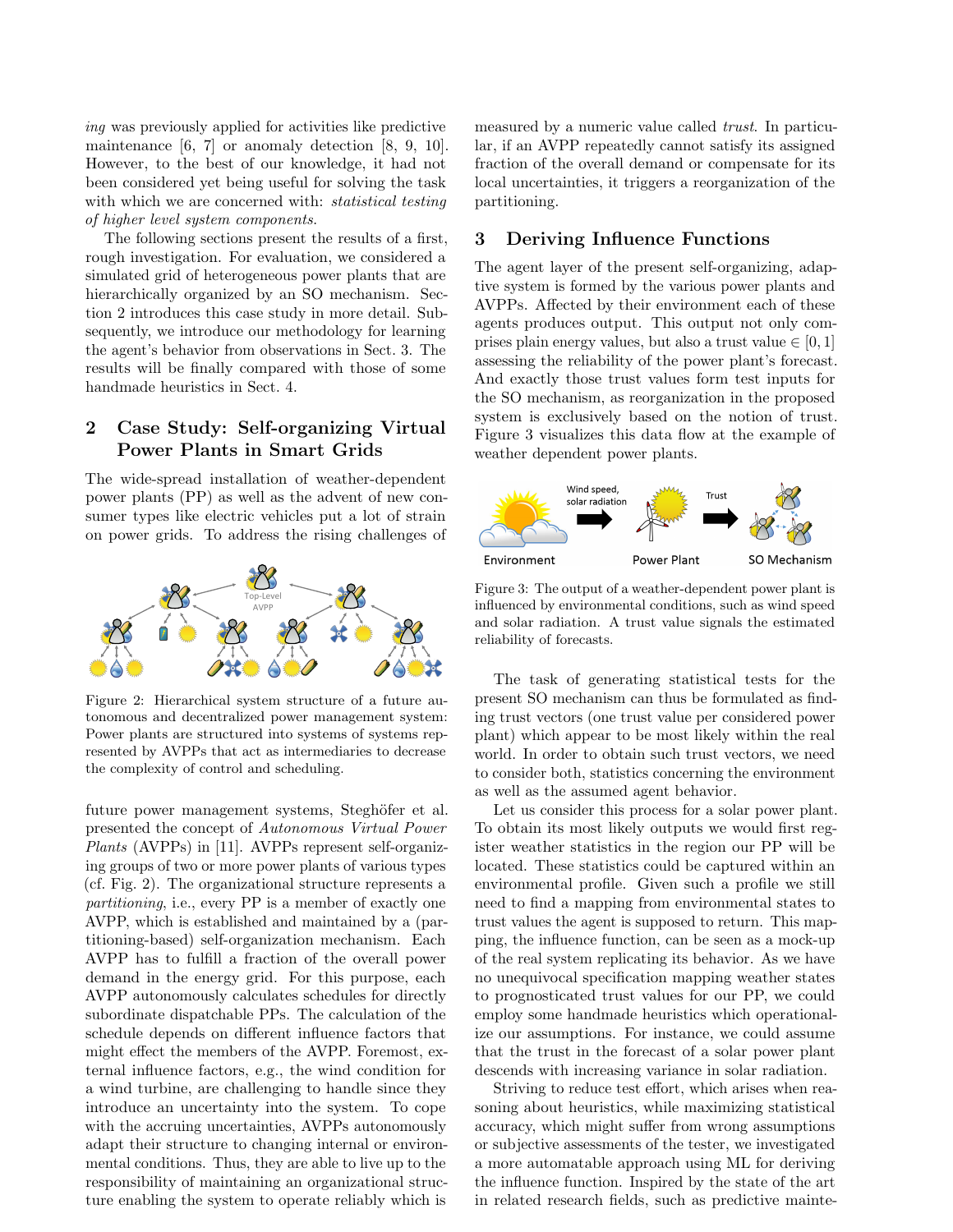nance or anomaly detection, we decided to solve this regression task by using and training deep artificial neural networks (ANNs). This approach offers the following advantages: (1) The popularity of training such models resulted in lots of literature, frameworks and tutorials. This kind of accessible support makes the considered techniques applicable also for test engineers which are no ML professionals. (2) It was shown that ANNs are able to approximate arbitrary functions (in dependence on the meta-parameters). It is thus allowed to assume that using this kind of models we are able to estimate almost all influence functions.

For the sake of brevity and with regard to advantage (1), we will, in the following, not go into detail about the various types, training algorithms and underlying mathematics concerning regression with ANNs. The interested reader may be referred to standard literature, such as [12], and frameworks with related tutorials, such as [13].

### 4 Evaluation

Though we have access to a fully integrated simulation environment of the aforementioned system, for evaluation purposes, we pretended to have only given the following artifacts: *Environmental profiles* which model the most likely weather conditions for a considered area within Markov chains, as well as log sequences for a set of particular solar power plants describing their output at a given time in response to particular environmental states. For the time being, our evaluation was exclusively concerned with estimating the effort and measuring the accuracy of the learned, predictive mock-ups emulating the behavior of considered power plants. The desired generation of statistical tests for the SO mechanism under the use of our models would, however, additionally demand access to the SuT itself as well as some kind of test oracle. As our methodology can be easily plugged-in into the process described in [2], we refer to this work for more details on those mentioned test artifacts.

We based the search for adequate heuristics on the following argumentation: In general, an influence function is meant to map one environmental state to the expected output of the considered agent. In the present case, this would mean to map the weather conditions (we exclusively considered the prevalent wind speed and solar radiations) at a particular time step  $t$  to the trust value of a weather dependent power plant observable at time step  $t + 1$ . However, even if it seems natural that the performance of a weather dependent power plant depends on the weather one time step before, such a dependence seems not adequate for the trust value, as this only assesses the quality of a forecast. This forecast refers to the difference between the expected and the actual output. It seems likely to us that in case of the weather dependent PPs, the energy output forecast depends on the quality of accessible weather forecasts. As these are, however, unknown to us, we introduced another assumption: the quality of weather forecasts might depend on the weather conditions observed at the last  $n$  time steps: the more variance in weather, the more unreliable the forecast. Another assumption was, that the loss of weather forecasts can be approximated by a constant, whose value however might differ between the different power plants and locations.

Overall, we considered the following heuristics:

Heuristic 1 Constant trust value at 0.8. This constant had been chosen based on the assumption that weather forecasts might be inaccurate in 20% of cases.

**Heuristic 2** Trust value at time step  $t + 1$  depends on weather conditions at time step  $t$ . The worse the weather conditions for the energy output of the PP, the worse the estimated trust.

Heuristic 3 Trust value depends on variance within the weather conditions of the last 5 time steps. The more variance, the worse the estimated trust value.

Apart from the mentioned heuristics, we trained an ANN to represent the influence function. We used the following methodology for training: We generated logs by observing the agent behavior in response to randomly generated environmental profiles within our simulation. These logs then were used for training. For this, we utilized a kind of on-the-fly batch training by successively increasing the training set with alongside generated logs, instead of writing the whole bunch of logs in a file. Figure 4 shows the resulting learning curve. One can see that training progress is rather low in the first phase (450 epochs), but suddenly grows in the following. After 500 epochs of training we achieve a mean absolute error of  $< 0.1$  on randomly generated environmental profiles.



Figure 4: Learning curve describing the trend of mean absolute error with increasing training time.

To compare these results to the presented heuristics, we evaluated all of them together with the trained ANN on a separate run of 100 time steps simulating the environmental profiles we used in our previous work